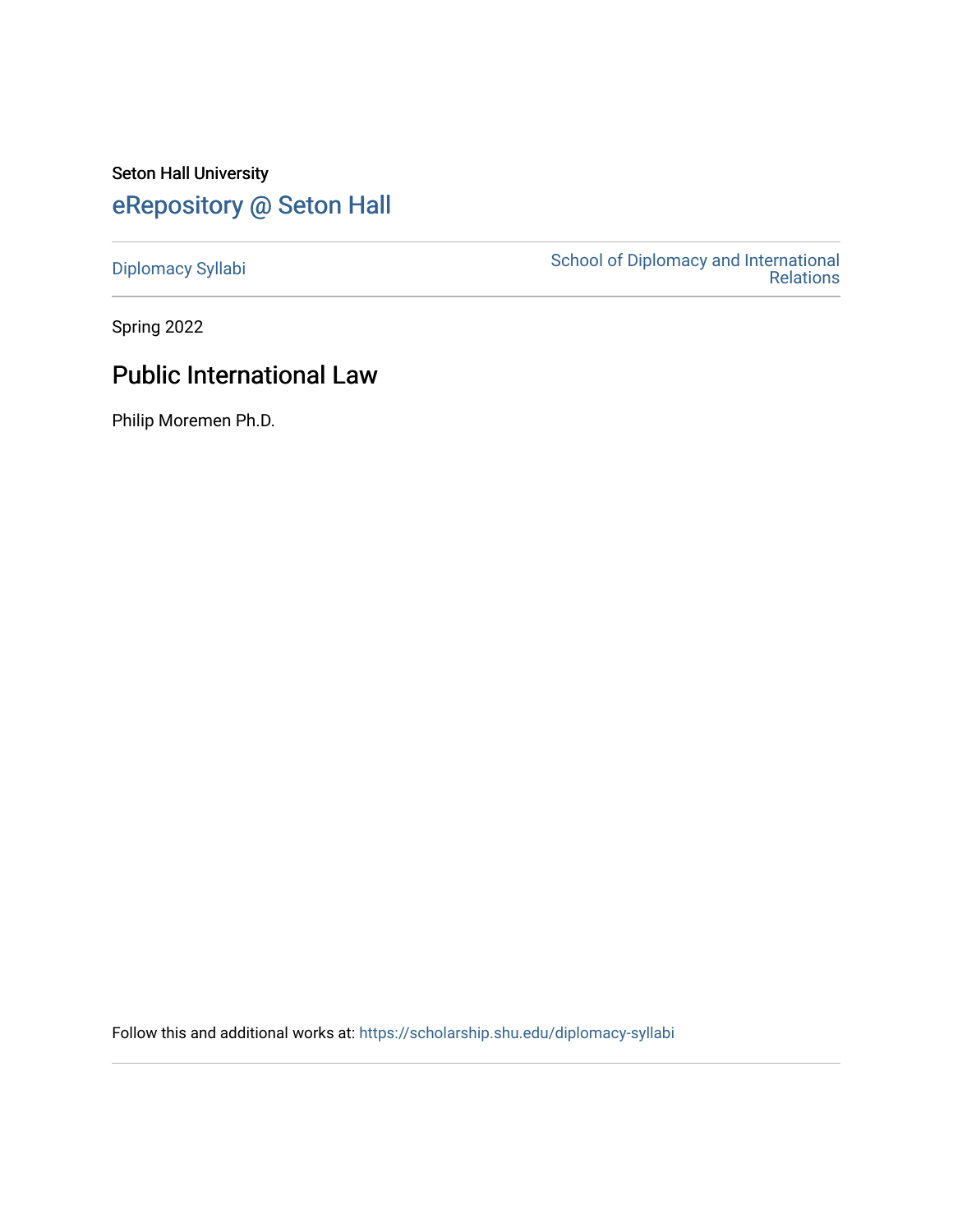#### **PUBLIC INTERNATIONAL LAW DIPL 3104 Professor Moremen Spring, 2022 PRELIMINARY SYLLABUS**

This course explores the nature and content of the law governing relations between states and relations between states and non-state actors. The first par<sup>t</sup> of the course examines the building blocks of international law; the second par<sup>t</sup> applies this knowledge to particular topics, such as the use of force, human rights and international humanitarian law. By the end of the course, students will possess an understanding of the operation of the international legal system and the role of international law in international affairs.

Students will also develop their critical thinking skills and gain an introduction to legal reasoning and to legal concepts. The course requires students to read closely, to think logically and rigorously, and to become skilled in developing and critiquing arguments. The course will explore methods of legal reasoning, emphasizing principles of logic that apply to legal analysis. Students will apply and learn these legal reasoning skills throughout the course in assignments and class discussion and in <sup>a</sup> class specifically devoted to legal reasoning. The ability to think critically and analytically, and to communicate an analysis clearly, are crucial skills not only for lawyers, but for practitioners of diplomacy and for all professionals.

In terms of the learning goals and student outcomes the School's Faculty have identified as key for students, students will:

- increase their knowledge and understanding of
	- <sup>o</sup> key concepts, models, theories, and debates in international relations
	- <sup>o</sup> the institutional backdrop underpinning international politics, including international organizations and international law
	- <sup>o</sup> the normative aspec<sup>t</sup> of international relations as reflected in international law, including human rights
	- <sup>o</sup> an in-depth knowledge of <sup>a</sup> particular functional area and/or region of the world
- • develop skills to
	- <sup>o</sup> collect, sort, and evaluate information
	- <sup>o</sup> analyze complex situations and synthesize information
	- <sup>o</sup> communicate effectively in oral and written form
- • develop <sup>a</sup> sense of global citizenship and to employ <sup>a</sup> global perspective to:
	- <sup>o</sup> recognize and understand differences among <sup>a</sup> diversity of cultures and viewpoints
	- <sup>o</sup> employ <sup>a</sup> <sup>g</sup>lobal perspective and self-awareness regarding their own culture and responsibility as world citizens
	- <sup>o</sup> demonstrate leadership qualities and other essential skills of diplomacy.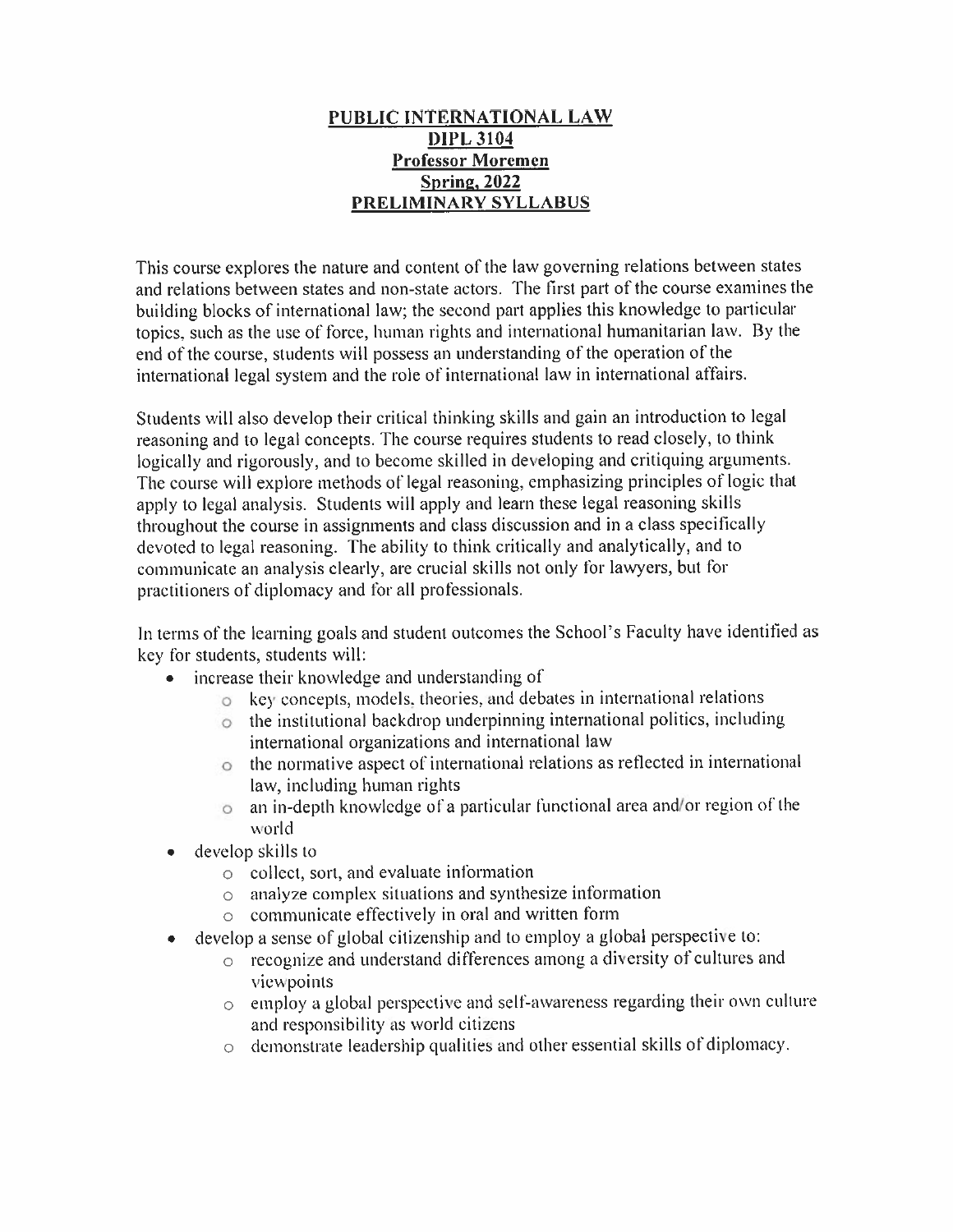COURSE REQUIREMENTS: This course will include several requirements, more fully described below: (a) completing assigned readings before class and participating in class discussions and exercises; (b) preparing several case briefs; (c) participating in <sup>a</sup> mock argumen<sup>t</sup> before the ICJ and submitting an <sup>8</sup> page paper; (d) taking <sup>a</sup> mid-term exam; and (e) taking <sup>a</sup> final examination. **Class participation and the case briefs together will be** worth 15% of your grade, the ICJ Exercise will be worth 20%, the midterm 30%, **and the final 35%.** No incompletes will be <sup>g</sup>iven excep<sup>t</sup> for medical or other serious emergency. <sup>1</sup> encourage you (1) to take careful class notes; (2) to prepare an outline of the course as we go along as an aid to studying for the exams; and **(3)** to form study groups to review the materials and issues.

- a. Readings and Participation. Class attendance and participation are a required part of the course and will be considered in determining your grade. I will expect you to read the assigned readings before class and to be prepare<sup>d</sup> to discuss them in class. I will select <sup>a</sup> few students to lead discussion for each class.
- b. Case briefs. You will submit <sup>a</sup> number of case-briefs on the dates indicated in the syllabus. **Please submit briefs on Blackboard before class. Late briefs will be penalized** *'A* **<sup>a</sup> mark; briefs that arc more than <sup>a</sup> week late will not be accepted.** Each brief will be approximately <sup>a</sup> page in length, and will consist of the following information:
	- YOUR NAME, the title of the case, the court deciding the case, and the date of the decision.
	- A brief, one to three sentence summary of the facts.
	- <sup>A</sup> brief, one-sentence statement, in question form, of the issue(s) in the case.
	- <sup>A</sup> brief description of the court'<sup>s</sup> decision, or "holding," on each of the issues and <sup>a</sup> brief summary/analysis of the legal basis for the decision and of the court'<sup>s</sup> reasoning, including basic legal principles or relevant legal requirements.
- <sup>c</sup>. Mid-Term Exam. **There will be an in-class mid-term exam on Tuesday, March 1**.
- d. ICJ Mock Argument. You will participate in a mock argument before the ICJ. You will be graded on the <sup>8</sup>-page paper you prepare and on your oral participation. **The ICJ argumen<sup>t</sup> is scheduled for Thursday, April <sup>21</sup> . Please make sure you can participate that day and in group preparation <sup>w</sup>'ork the previous week.** The paper will be due **Monday, April <sup>25</sup> at <sup>4</sup>:00** through the class Blackboard site.
- e. Final Exam. There will be a take home final, scheduled for Friday, May 13, at noon to Sunday, May 15 at noon.

COURSE MATERIALS: The required casebook will be Janis & Noyes, International Law: Cases and Commentary (6th. ed). An optional, but strongly recommended, text is Janis, International Law  $(8^{th}$  or 7th or earlier editions.). A number of assigned readings will come from this text; it also will serve as <sup>a</sup> useful resource. Additional readings will be <sup>p</sup>laced the course Blackboard site and other readings are available online. The reading assignments listed below are subject to modification.

GRADING SCALE: The grading scale used for most assignments will be: <sup>93</sup> and above=A; 90-92=A-; 87-89=B+; 83-86=B; 80-82=B-; 77-79=C+; 73-76=C; 70-72=C: 67-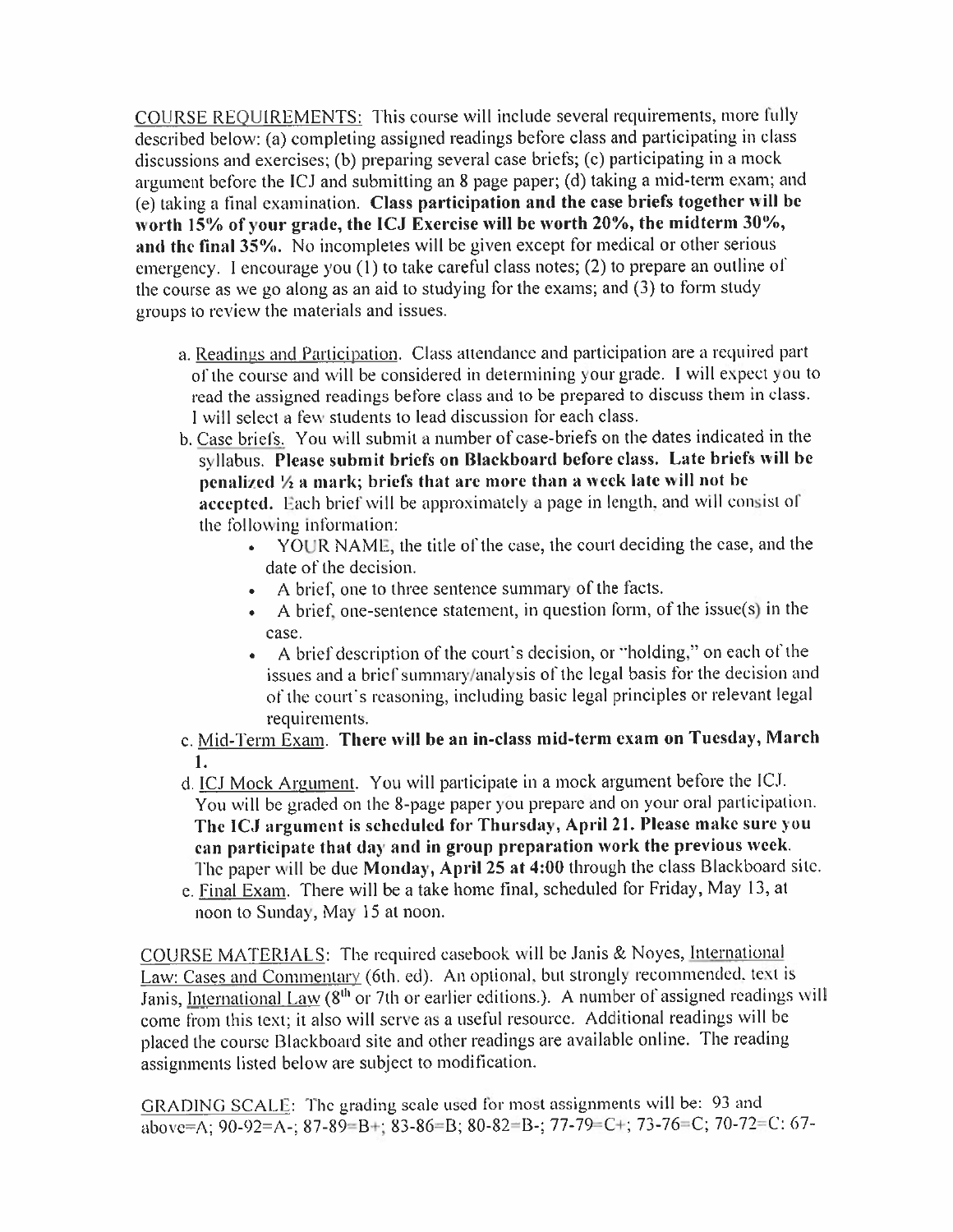69-D+; 63-66=D; 60-62=D-; Below 60=F. Case briefs will be graded on a check, check minus, and check plus basis.

OFFICE HOURS AND CONTACT INFORMATION. My office hours are Thursday, 10- <sup>12</sup> and Tuesday. <sup>5</sup>:00-6:<sup>00</sup> by arrangement. We can meet in Teams or in person. <sup>I</sup> am also available briefly after class. My e-mail address is <u>philip.moremen@shu.edu</u> (best way to reach me) and my extension is 2517.

#### POLICY ON 1NCOMPLETES

Incompletes will be <sup>g</sup>iven only in exceptional cases for emergencies. Students wishing to request <sup>a</sup> grade of Incomplete must provide documentation to suppor<sup>t</sup> the reques<sup>t</sup> accompanied by <sup>a</sup> Course Adjustment Form (available from the Diplomacy Main Office) to the professor *before* the date of the final examination. If the incomplete reques<sup>t</sup> is approved, the professor reserves the right to specify the new submission date for all missing coursework. Students who fail to submit the missing course work within this time period will receive <sup>a</sup> failing grade for all missing coursework and <sup>a</sup> final grade based on all coursework assigned. Any Incomplete not resolved within one calendar year of receiving the Incomplete or by the time of graduation (whichever comes first) automatically becomes an "FI " (which is equivalent to an F). It is the responsibility of the student to make sure they have completed all course requirements within the timeframe allotted. Please be aware that Incompletes on your transcript will impact financial aid and academic standing.

PLAGIARISM AND OTHER SERIOUS ABUSES OF ACADEMIC INTEGRITY. All **forms of dishonesty, whether by act or omission, including, but not limited to, cheating, <sup>p</sup>lagiarism, and knowingly furnishing false information to the University, arc prohibited.** Work submitted in courses must be the product of the efforts of the student presenting the work, and contributions of others to the finished work must be appropriately acknowledged. The presentation of another'<sup>s</sup> work as one'<sup>s</sup> own is a serious violation of the academic process. Plagiarism and other forms of academic dishonesty will be reported to the administration, and may result in <sup>a</sup> lowered or failing grade for the course and up to possible dismissal from the School of Diplomacy. Sec University and School standards for academic conduct here:

https://www.shti.edu/student-life/upload/Studcnt-Code-of-Conduct.pdf and https://www.shu.edu/diplomacv/academic-conduct.cfm.

In <sup>a</sup> paper like the ICJ paper, where you quote language word for word from a source, you must place it in quotation marks or in <sup>a</sup> block quote and <sup>g</sup>ive the exact source for each quoted passage. Where you paraphrase something, you must cite the source. Where you refer to or use an author's insight or idea, you must cite the source. Lifting or paraphrasing language from <sup>a</sup> web site without indication and citation is plagiarism.

More particularly: *any indication of <sup>p</sup>lagiarism on <sup>a</sup> case brief* will result in <sup>a</sup> failing grade for the assignment and <sup>a</sup> reduction in the participation grade for the class. *Any indication of <sup>p</sup>lagiarism in the ICJ Paper* will result in <sup>a</sup> minimum reduction of 10 points in the score for the assignment, may result in <sup>a</sup> failing grade for the course or for the assignment, and will be reported to the School'<sup>s</sup> administration. <sup>A</sup> repeated incident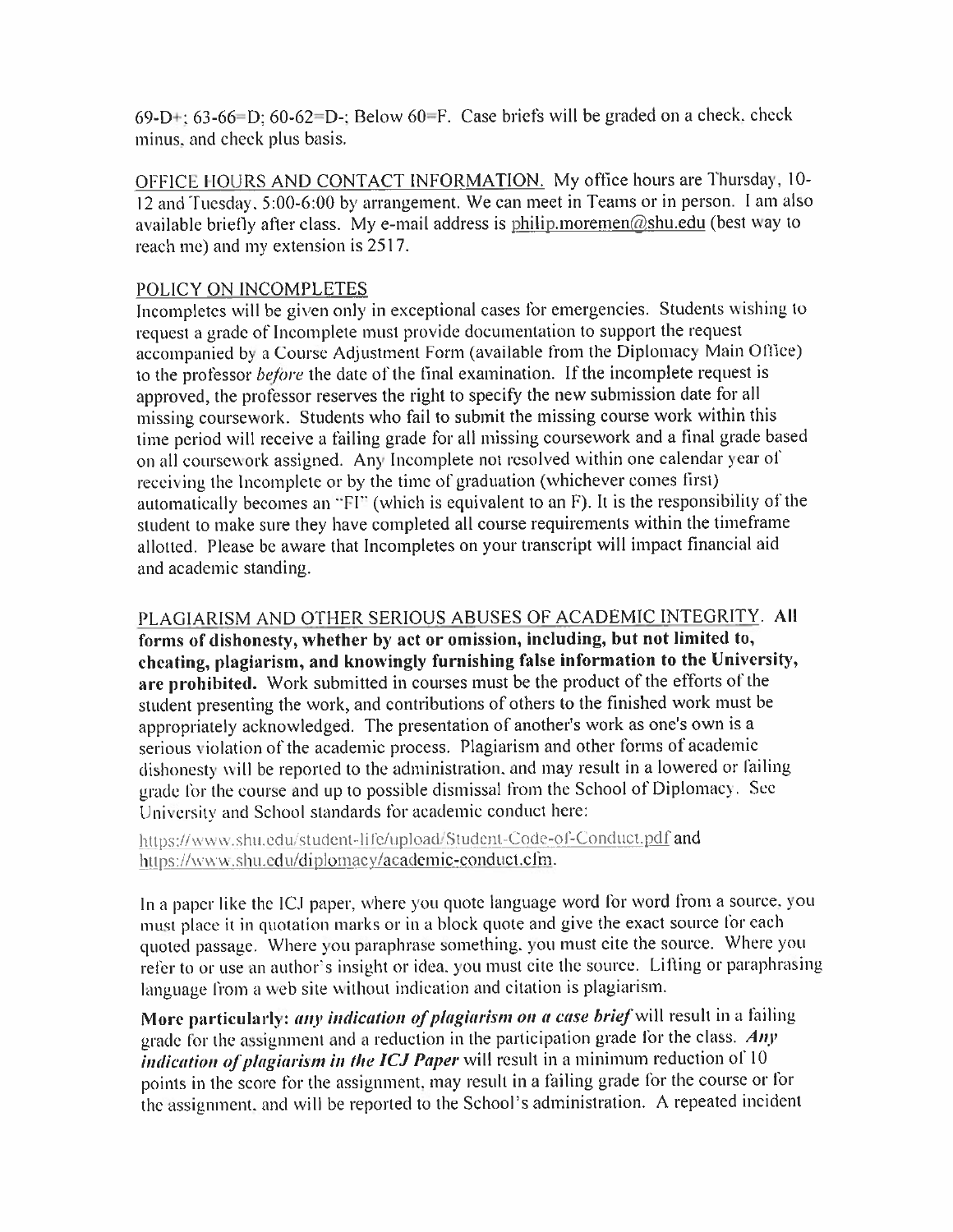of <sup>p</sup>lagiarism (i.e., more than one) almost certainly will result in <sup>a</sup> failing grade for the class and will be reported to the administration.

LATE OR INCOMPLETE ASSIGNMENTS. Students who anticipate not being able to complete an assignment on time should inform me as soon as possible. Absent prior communication, failure to complete an assignment on its due date will result in <sup>a</sup> grade penalty. Late assignments (excep<sup>t</sup> journal entries—see above) will be penalized by onethird letter grade every two days (i.e., an <sup>A</sup> assignment turned in up to two days late is an A-, up to four days late a  $B<sup>+</sup>$ , etc.) except in cases of medical/family emergency or COVID-related issues.

## STUDENTS WITH DISABILITIES

It is the policy and practice of Seton Hall University to promote inclusive learning environments. If you have <sup>a</sup> documented disability you may be eligible for reasonable accommodations in compliance with University policy, the Americans with Disabilities Act. Section 504 of the Rehabilitation Act, and/or the New Jersey Law against Discrimination. Please note, students are not permitted to negotiate accommodations directly with professors. To reques<sup>t</sup> accommodations or assistance, <sup>p</sup>lease self-identify with the Office for Disability Support Services (DSS), Duffy Hall, Room <sup>67</sup> at the beginning of the semester. For more information or to register for services, contact DSS at  $(973)$  313-6003 or by e-mail at DSS@shu.edu.

CQRONAV1RUS SAFETY. Our mask mandate remains mandatory for indoors (unless you ' re alone or eating) and in effect until further notice. The language was clear last year: No mask, no class. Updates can be found here: https://www.shu.edu/health-interventioncommunication/

CAPS. As par<sup>t</sup> of our commitment to the health and well-being of all students, Seton Hall University'<sup>s</sup> Counseling and Psychological Services (CAPS) offers initial assessments, counseling, crisis intervention, consultation, and referral services to the SHU community. The CAPS office is located on the second floor of Mooney Hall, room <sup>27</sup>. Appointments can be made in-person or by calling <sup>973</sup>-761-9500 during regular business hours, Monday-Friday, <sup>8</sup>:<sup>45</sup> <sup>a</sup>.m.- 4:45 <sup>p</sup>.m. In case of <sup>a</sup> psychological emergency, call CAPS (973-761-9500) at any time to spea<sup>k</sup> to <sup>a</sup> crisis counselor. For more information, <sup>p</sup>lease visit: https://www.shu.edu/counselingpsychologicalservices/index.cfm

# CURRICULUM AND READINGS

Text = Janis & Noyes, International Law: Cases and Commentary. Janis = Janis, International Law. Pages are from the  $8<sup>th</sup>$  and  $7<sup>th</sup>$  editions. Blackboard  $=$  The course Blackboard site. Online <sup>=</sup> Various readings available on the web or through SHU library databases.

# Introduction.

1 **. [**1**/**20**]** 2. [ 1/25] Introduction History of International Law. [Please read in the order assigned.]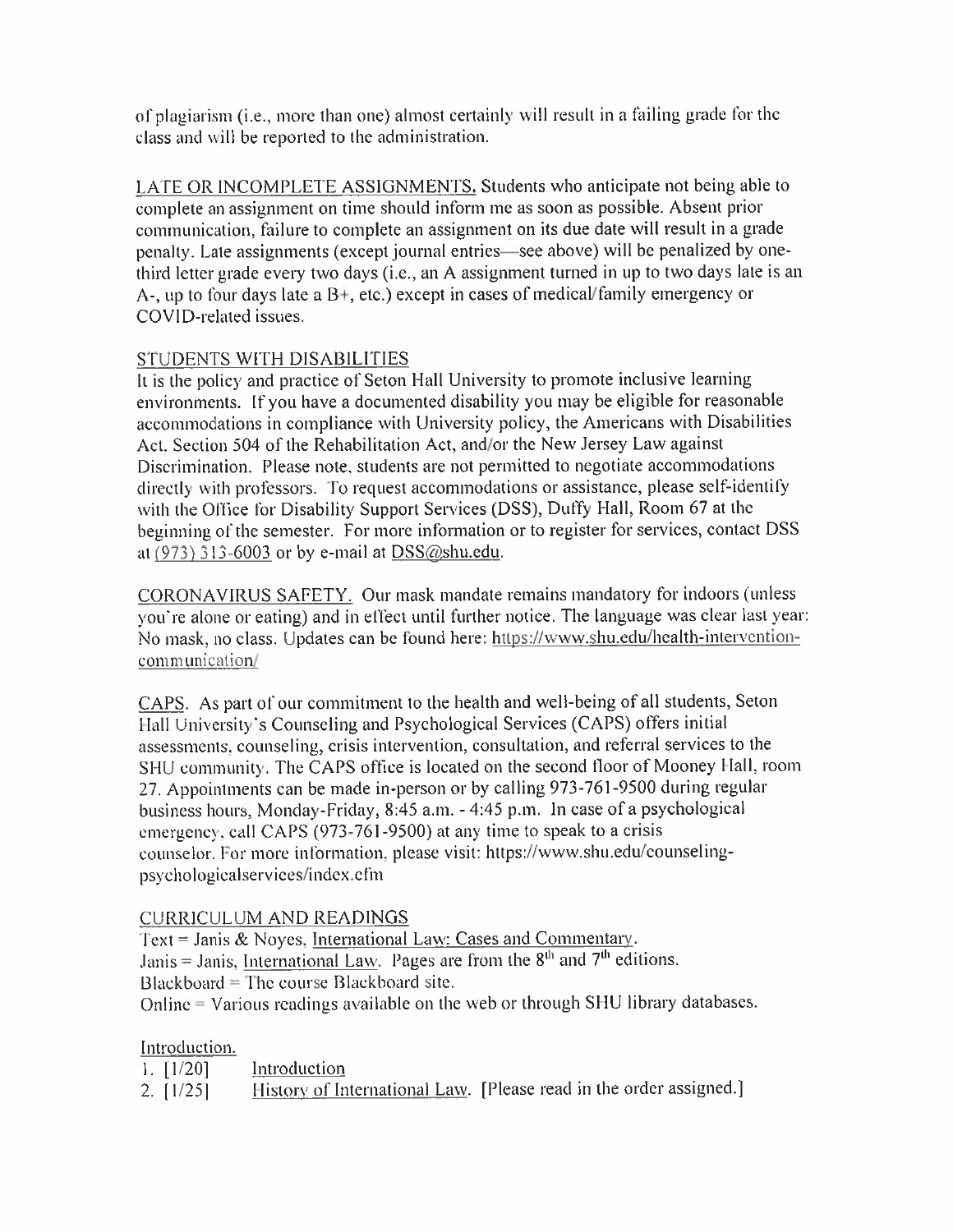-Janis: 181-185  $[7<sup>th</sup>$  ed. 169-173] [also on Blackboard—copy comes from an earlier edition].

-Text: 1-3, 34 (bottom of page)-40.

-Blackboard: Akehurst, Modern Introduction to Int'l Law. 15-18. Introduction to Sources of lnt'1 Law.

 $-$ Janis: 4-8, 64-67  $[7^{th}$  ed. 4-8, 62-65] [also on Blackboard].

-Text: 29-31; 1183-1184 (UN Charter Arts. 92, 93, 94).

Sources of International Law

- Law of Treaties 1. Text: 47 (note 6)-68. U.S. Constitution, Art. 11 (Text: 1158).  $3.$  [ $1/27$ ]
- Law of Treaties 11. Text: 68-78; 91-102. **Please brief the Reservations to the Genocide Convention case. 4. [2/ 1 ]**
- Custom 1. Text: 113-130. 5. [2/3]
- Custom 2. Text: 17-27. **Please brief the Filartiga case. 6. [2/8]**
- General Principles. Jus Cogens. Soft Law: 7. [2/10]
	- -Text: 155-166; 185-188.

-Janis:  $60-72$   $[7<sup>th</sup>$  ed., 57-70; 83-86].

Equity; Logie for Lawyers. -Text:; 195-215. -Blackboard: Aldisert, et al., Logic for Law Students. **8. [2/15]**

International Law and Municipal Law.

- 9. [2/17] Treaties in Municipal Law 1. U.S. Constitution Art. 6 (Text: 1159); Text: 217; 221 (note 3)-236.  $-$ Suggested: Janis: [7<sup>th</sup> ed., 87-92]
- Treaties in Municipal Law 2. -Text: **242** (n. **1 )-261. Please brief Dames & Moore <sup>v</sup>. Regan.** Customary Law in Municipal Law: -Recommended: Janis,  $\qquad \qquad [7<sup>th</sup>$  ed., 105-113] 10**. [**2**/**22**]**

States and Allocation of Authority among States.

11. [2/24] States and Jurisdiction -Text: 987-988; 130-142. -Blackboard: Epps, International Law. 93-111.

## **12. [3/ 1 ] MIDTERM**

State Responsibility and State Protection.

13. [3/3] In general.  $\overline{\phantom{a}}$ -Blackboard: Henkin et al., International Law. (3<sup>rd</sup> ed.) 544-549. -Text: 465-477; 177 (note7)-179; 182-184.

## **SPRING BREAK**

Responsibility for Injuries to Aliens. Blackboard: Henkin, et al.. International Law (3rd ed.) 677-682: 693-695; 708-717; 725-727. 14. [3/15]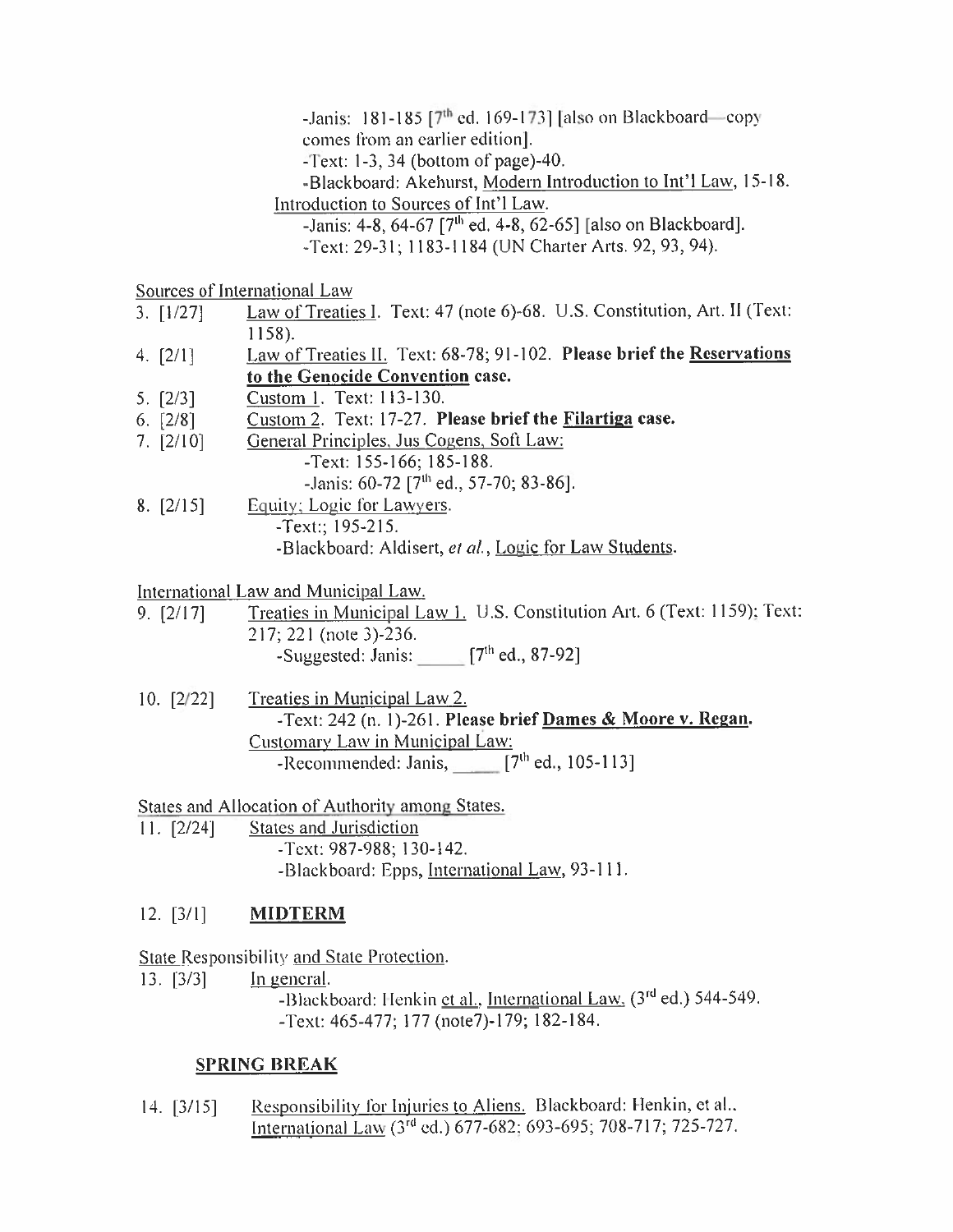#### Human Rights.

15. [3/17] Human Rights. Text: 495-519.

-Blackboard: International Covenant on Civil and Political Rights (Skim the ICCPR, paying special attention to articles <sup>2</sup>-7). -Blackboard: U.S. Reservations to the ICCPR.

16. [3/22] -Blackboard: Dunoff, et al. Int'l Law (5<sup>th</sup> ed., 2020), 355-380.

### Humanitarian Law (Jus in Bello)

#### 17. **r3/241** Humanitarian Law

- -Blackboard: Murphy, Jus in Bello, *in* Principles of lnt'1 Law, 602- 604; 607-616
- -Blackboard: Geneva Convention Relative to the Treatment of POWs (III) [Common Articles 2-3, Articles 4-5, and for reference]. Note especially the distinction between international conflicts (art. <sup>2</sup>) and non-international conflicts (art. 3). -Blackboard: Dunoff et al., Int'l Law (4<sup>th</sup> ed., 2014) 833-836.
- -Text: 752 (note 2)-768.
- Humanitarian Law (cont'd) Protection of Civilians -Blackboard: Dunoff et al., Int'l Law (4th ed. 2015) 436-450. 18. [3/29]

The United Nations and War and Peace.

- The Use of Force. UN Charter, Art. 2 (Text: 1078). Text: 768-783; 662- 673; 837-838. 19. [3/31]
- The U.N. and the Use of Force. UN Charter, Articles 24, 25, and Chapters VI, VII, and VIII (Text: 1084, 1085-1090). Text: 783-813. 20. [4/5]
- Post-Cold War Use of Force: The 2003 War in Iraq: Terrorism; 21. [4/7] Humanitarian Intervention.

-Text: 813-826; 830 (note 3)-846.

22. [4/12] Humanitarian Intervention (continued) Organization for ICJ Exercise -Text: 846-855. **-Read background materials for ICJ argument.**

## **EASTER BREAK—NO CLASS 4/14**

- 23. [4/19] **Group Meetings in class to Prep ICJ Argument**
- 24 [4/21] **ICJ Exercise.**

#### **ICJ PAPER DUE: MONDAY, APRIL 25, AT 4:00**

25. [4/26] -Protecting the Ozone Layer: The Montreal Protocol - Text: 683-700.

## 1 International Criminal Tribunals.

- -Text: 554-571. 26. [4/28]
	- -Blackboard: Statute of the International Criminal Court [review the first 20 sections].